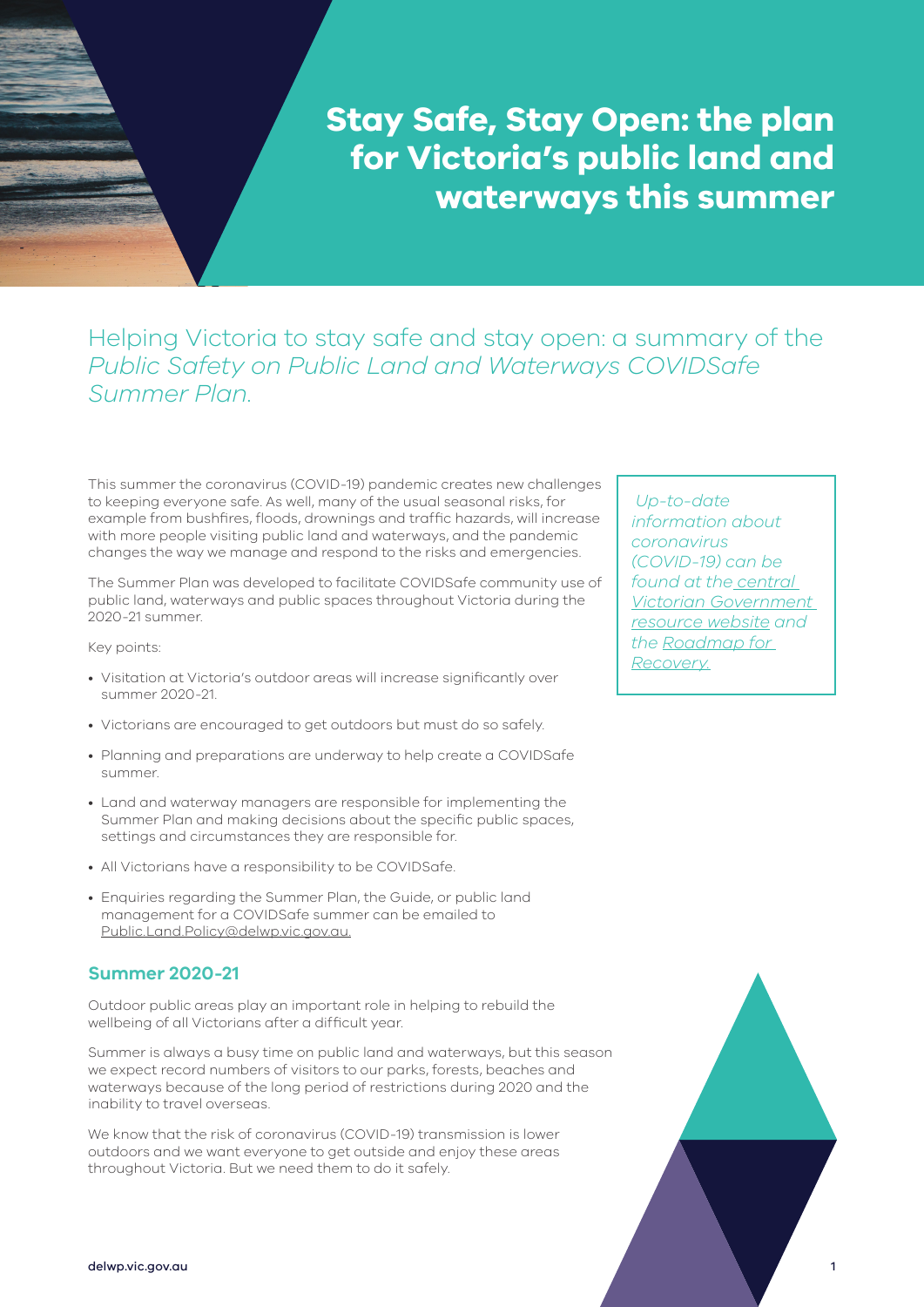#### **What is the Summer Plan?**

The Victorian Government developed the *Public Safety on Public Land and Waterways Summer Plan* to support COVIDSafe community use of these areas.

The Summer Plan was developed by a taskforce of Victorian Government agencies, local government, public land and waterways managers and other organisations supporting the safe management of these areas. These organisations were invited to take part because of their expertise in managing public areas, public health, water and marine safety, boating, fishing, tourism, sport, recreation, fire and emergency preparedness and response, and enforcement/compliance.

The Summer Plan applies to all areas of public land, waterways and public spaces in Victoria:

- national and state parks and reserves
- state forests
- local council parks and reserves
- all beaches along Victoria's coastline
- public land managed by committees of management including coastal foreshore reserves
- inland lakes and waterways and Crown land river frontages
- public land managed under delegation by other authorities such as water corporations and local government authorities
- public land that is part of Victoria's alpine resorts
- public piers, jetties, boat ramps and mooring fields.

The Summer Plan does not apply to commercial ports, such as the Port of Melbourne, and commercial fishing operations for food supplies (where their own regulatory framework and compliance requirements apply). It also does not apply to private land, waterways and associated infrastructure.

#### **What is the purpose of the Summer Plan?**

The Summer Plan supports COVIDSafe community use of public land, waterways and public spaces throughout Victoria during the 2020-21 summer. It provides information and guidance to help land and waterway managers make consistent and coordinated decisions about specific public spaces, settings and circumstances they are responsible for. This will enable visitors to enjoy outdoor areas in a COVIDSafe way.

It's important to remember that *everyone* has a role to play to support COVIDSafe community use of public land, waterways and public spaces, and everyone benefits when the Summer Plan is implemented.

The Summer Plan aims to:

- contribute to Victoria's response to the coronavirus (COVID-19) pandemic
- support managers of these areas to reduce the risk of coronavirus transmission
- facilitate consistent, coordinated and collaborative management of access to public land and waterways
- guide effective public information and communications about use of public land and waterways over summer, including timely and accessible information.

The Summer Plan supports existing arrangements to prepare for and manage the usual seasonal risks in these areas and any emergencies that arise over summer.